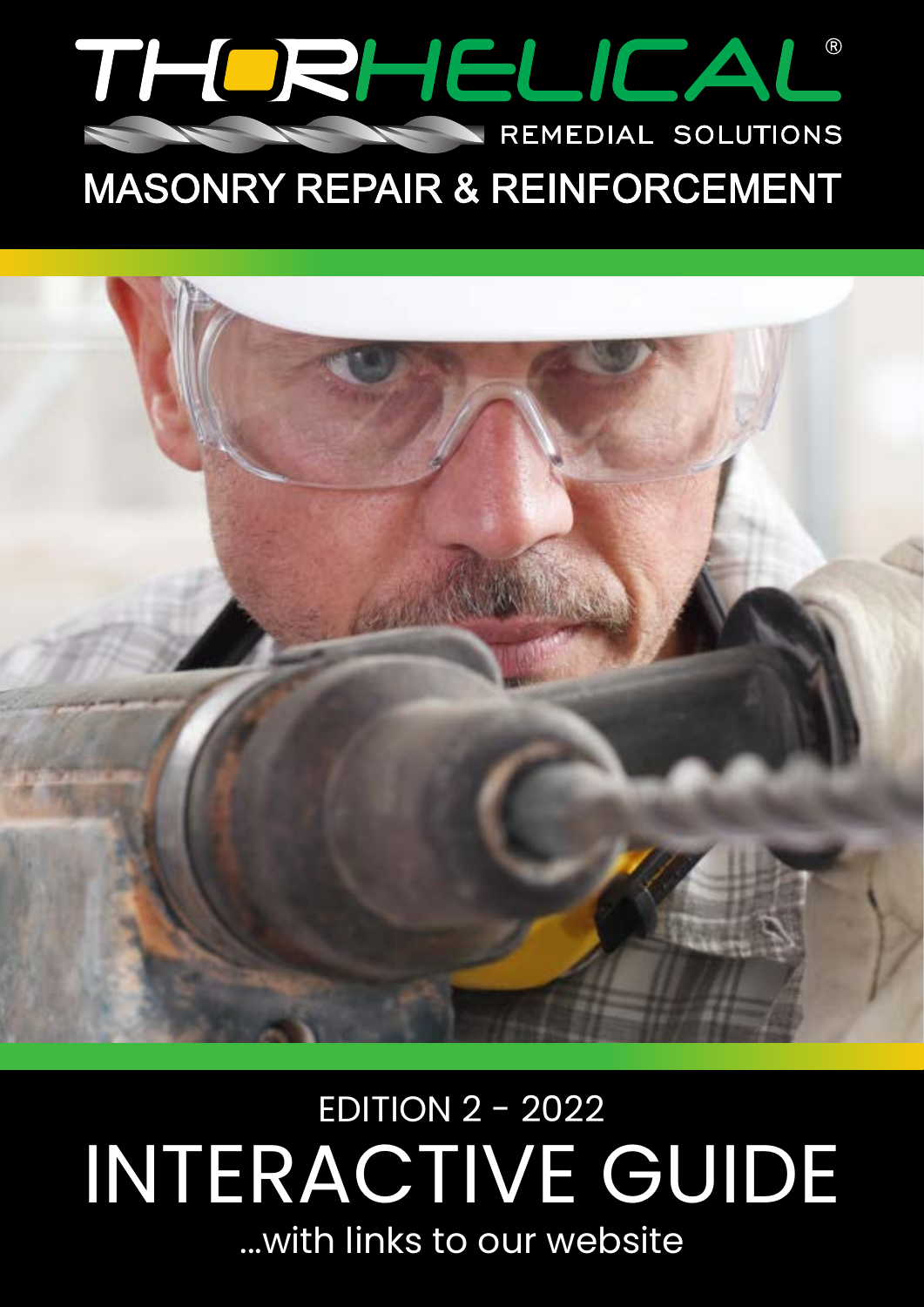## **2 CRACK STITCHING PRODUCTS**

| <b>PRODUCT</b> | <b>PART NUMBER</b>       | <b>DESCRIPTION</b>                        | <b>BARCODE NO.</b> | <b>BARCODE</b> |
|----------------|--------------------------|-------------------------------------------|--------------------|----------------|
|                | <b>THORCS6061000PK1</b>  | THOR CRACK STITCH WIRE SS316 6.00X1M PK1  | 735850741307       |                |
|                | <b>THORCS6061000PK5</b>  | THOR CRACK STITCH WIRE SS316 6.00X1M PK5  | 797776445417       |                |
|                | <b>THORCS6061000PK10</b> | THOR CRACK STITCH WIRE SS316 6.00X1M PK10 | 797776445424       |                |

| <b>THORCS6066000PK1</b> | THOR CRACK STITCH WIRE SS316 6.00X6M PK1 | $\left\  \prod_{445431} \right\ $<br>797776445431 |
|-------------------------|------------------------------------------|---------------------------------------------------|
| THORCS6066000PK5        | THOR CRACK STITCH WIRE SS316 6.00X6M PK5 | 797776445448                                      |

|  | THORCSK15 | THOR CRACK STITCHING KIT STARTER PACK | 797776445431 | $0$    797776 |
|--|-----------|---------------------------------------|--------------|---------------|
|  |           |                                       |              |               |

| D | THORNTC15             | THOR NTC GROUT 1.5 LITRE | 735850790978 |  |
|---|-----------------------|--------------------------|--------------|--|
| B | THORNTC30             | THOR NTC GROUT 3.0 LITRE | 735850790985 |  |
| þ | THORNTC45             | THOR NTC GROUT 4.5 LITRE | 735850790992 |  |
| È | THORNTC <sub>12</sub> | THOR NTC GROUT 12 LITRE  | 735850790961 |  |

**THERHELICAL'I**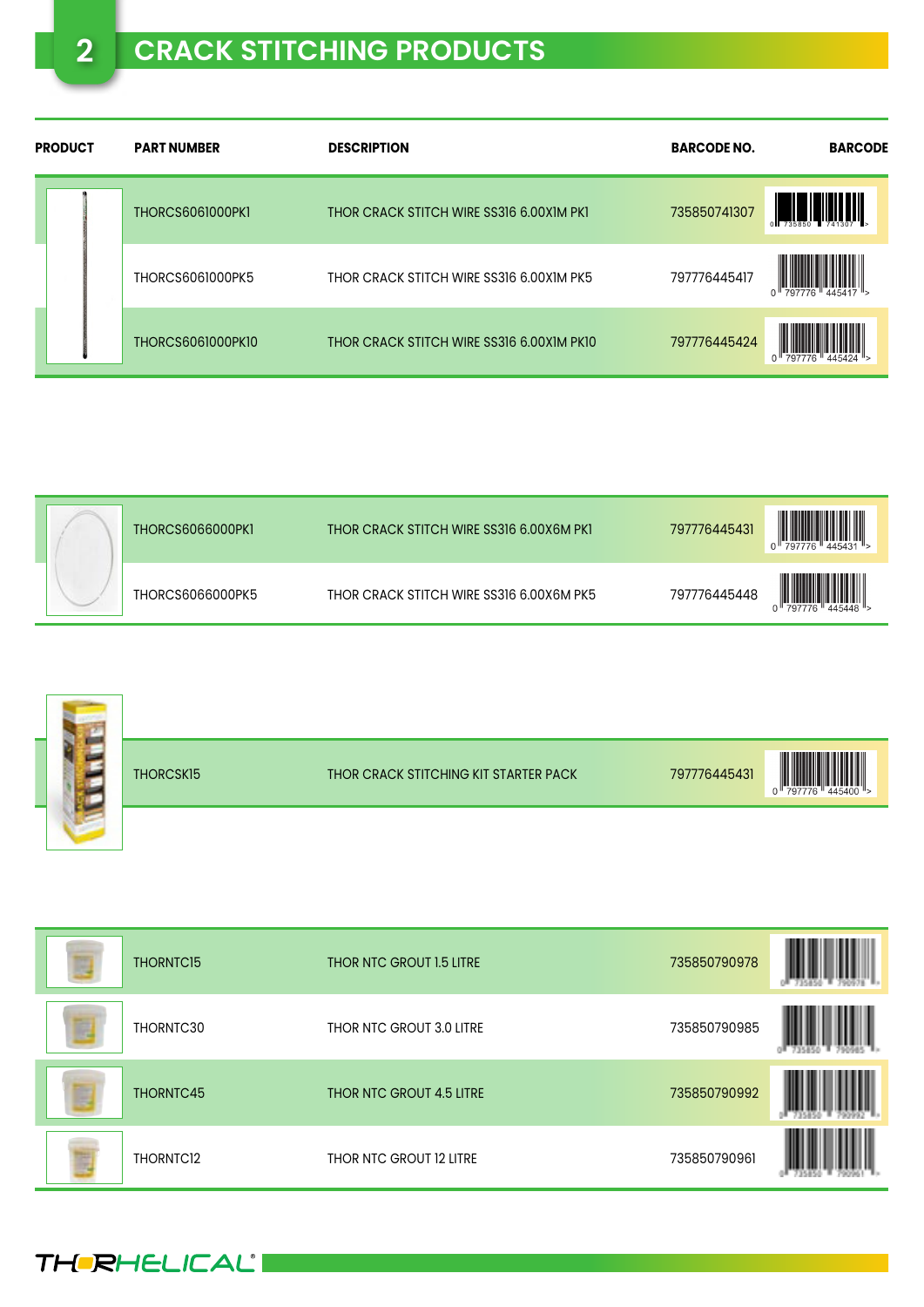## **CRACK STITCHING PRODUCTS 3**

| <b>PRODUCT</b> | <b>PART NUMBER</b> | <b>DESCRIPTION</b>                  | <b>BARCODE NO.</b> | <b>BARCODE</b> |
|----------------|--------------------|-------------------------------------|--------------------|----------------|
|                | GROUTMASTER800     | THOR POINTING & GROUTING GUN 800ML  | 735850790640       |                |
|                | <b>THORPG</b>      | THOR POINTMASTER GUN YELLOW         | 735850741383       |                |
|                | <b>THORPN</b>      | THOR POINTMASTER REPLACEMENT NOZZLE | 735850741390       |                |
|                | <b>THORPW</b>      | THOR POINTMASTER WASHER PACK OF 3   | 735850741406       |                |

| <b>THORHB6091000</b> | THOR HELICAL BAR SS316 9.00MM X 1000 | 735850741338 | 1741338<br>735850                                         |
|----------------------|--------------------------------------|--------------|-----------------------------------------------------------|
| THORHB6092000        | THOR HELICAL BAR SS316 9.00MM X 2000 | 735850741345 | $0$ $\frac{1}{735850}$ $\frac{1}{1741345}$ $\frac{1}{17}$ |



**THERHELICAL**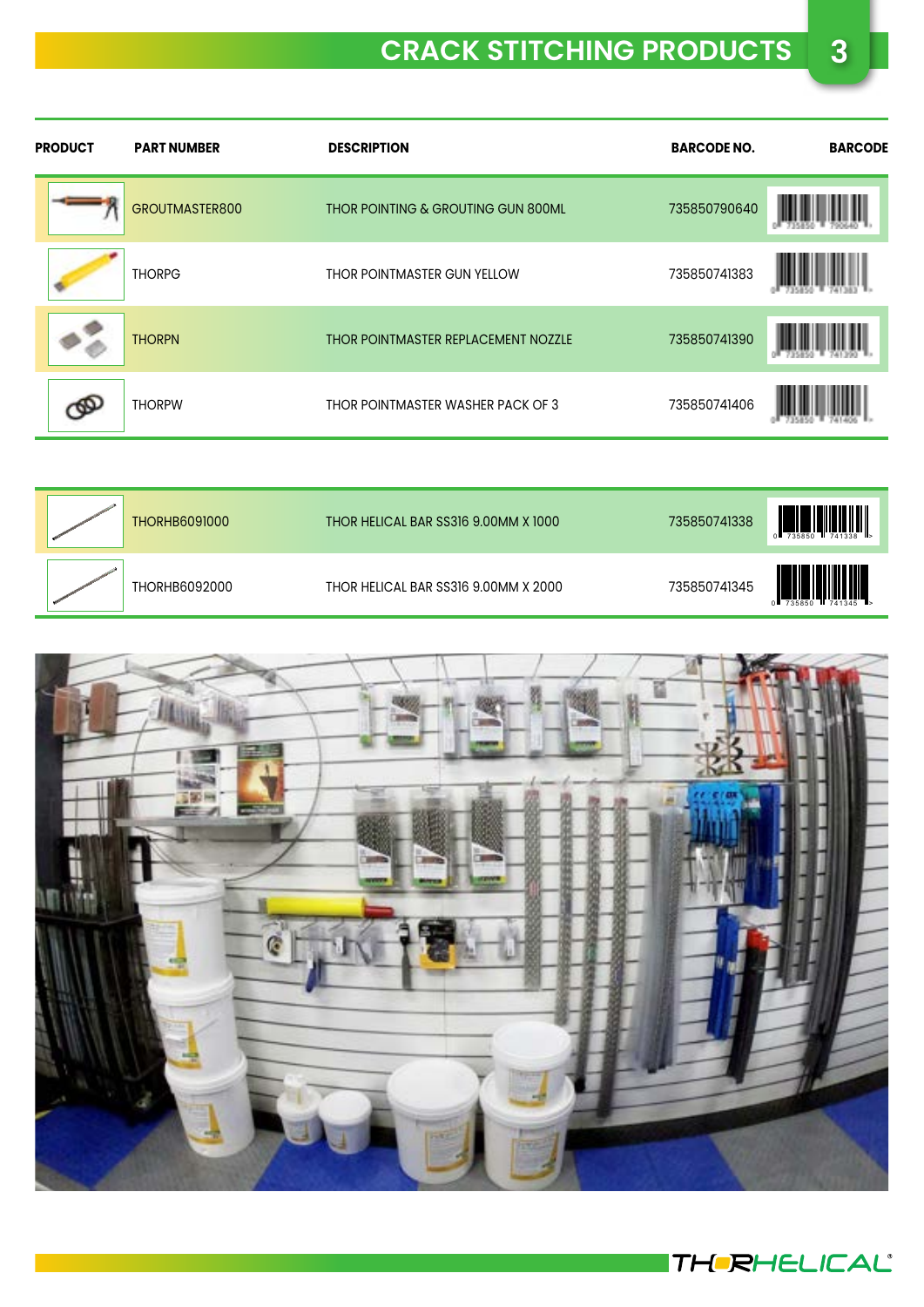| <b>PRODUCT</b> | <b>PART NUMBER</b>      | <b>DESCRIPTION</b>                       | <b>BARCODE NO.</b> | <b>BARCODE</b>                                                                                                                                                                                                                                                                                                                         |
|----------------|-------------------------|------------------------------------------|--------------------|----------------------------------------------------------------------------------------------------------------------------------------------------------------------------------------------------------------------------------------------------------------------------------------------------------------------------------------|
|                | THORCD609150PK1         | THOR WALL CD TIE SS316 9.00MM X 150 PK1  | 735850790206       | ║                                                                                                                                                                                                                                                                                                                                      |
|                | THORCD609150PK50        | THOR WALL CD TIE SS316 9.00MM X 150 PK50 | 735850790213       | WINNIN                                                                                                                                                                                                                                                                                                                                 |
|                | <b>THORCD609150PK10</b> | THOR WALL CD TIE SS316 9.00MM X 150 PK10 | 793591901503       |                                                                                                                                                                                                                                                                                                                                        |
|                | THORCD609180PK1         | THOR WALL CD TIE SS316 9.00MM X 180 PK1  | 735850790237       | $\left\  \begin{array}{ccc} 0 & 0 & 0 \\ 0 & 0 & 0 \\ 0 & 0 & 0 \\ 0 & 0 & 0 \\ 0 & 0 & 0 \\ 0 & 0 & 0 \\ 0 & 0 & 0 \\ 0 & 0 & 0 \\ 0 & 0 & 0 \\ 0 & 0 & 0 \\ 0 & 0 & 0 \\ 0 & 0 & 0 \\ 0 & 0 & 0 \\ 0 & 0 & 0 \\ 0 & 0 & 0 & 0 \\ 0 & 0 & 0 & 0 \\ 0 & 0 & 0 & 0 \\ 0 & 0 & 0 & 0 & 0 \\ 0 & 0 & 0 & 0 & 0 \\ 0 & 0 & 0 & 0 & 0 \\ 0$ |
|                | <b>THORCD609180PK50</b> | THOR WALL CD TIE SS316 9.00MM X 180 PK50 | 735850790244       |                                                                                                                                                                                                                                                                                                                                        |
|                | <b>THORCD609180PK10</b> | THOR WALL CD TIE SS316 9.00MM X 180 PK10 | 793591901510       |                                                                                                                                                                                                                                                                                                                                        |
|                | THORCD609205PK1         | THOR WALL CD TIE SS316 9.00MM X 205 PK1  | 735850790268       | IIIII                                                                                                                                                                                                                                                                                                                                  |
|                | THORCD609205PK50        | THOR WALL CD TIE SS316 9.00MM X 205 PK50 | 735850790275       | <b>III</b> III                                                                                                                                                                                                                                                                                                                         |
|                | <b>THORCD609205PK10</b> | THOR WALL CD TIE SS316 9.00MM X 205 PK10 | 793591901527       |                                                                                                                                                                                                                                                                                                                                        |
|                | THORCD609230PK1         | THOR WALL CD TIE SS316 9.00MM X 230 PK1  | 735850790299       |                                                                                                                                                                                                                                                                                                                                        |
|                | THORCD609230PK50        | THOR WALL CD TIE SS316 9.00MM X 230 PK50 | 735850790305       |                                                                                                                                                                                                                                                                                                                                        |
|                | THORCD609230PK10        | THOR WALL CD TIE SS316 9.00MM X 230 PK10 | 793591901534       |                                                                                                                                                                                                                                                                                                                                        |
|                | THORCD609255PK1         | THOR WALL CD TIE SS316 9.00MM X 255 PK1  | 735850790329       |                                                                                                                                                                                                                                                                                                                                        |
|                | THORCD609255PK50        | THOR WALL CD TIE SS316 9.00MM X 255 PK50 | 735850790336       |                                                                                                                                                                                                                                                                                                                                        |
|                | <b>THORCD609255PK10</b> | THOR WALL CD TIE SS316 9.00MM X 255 PK10 | 793591901541       |                                                                                                                                                                                                                                                                                                                                        |

**THERHELICALI**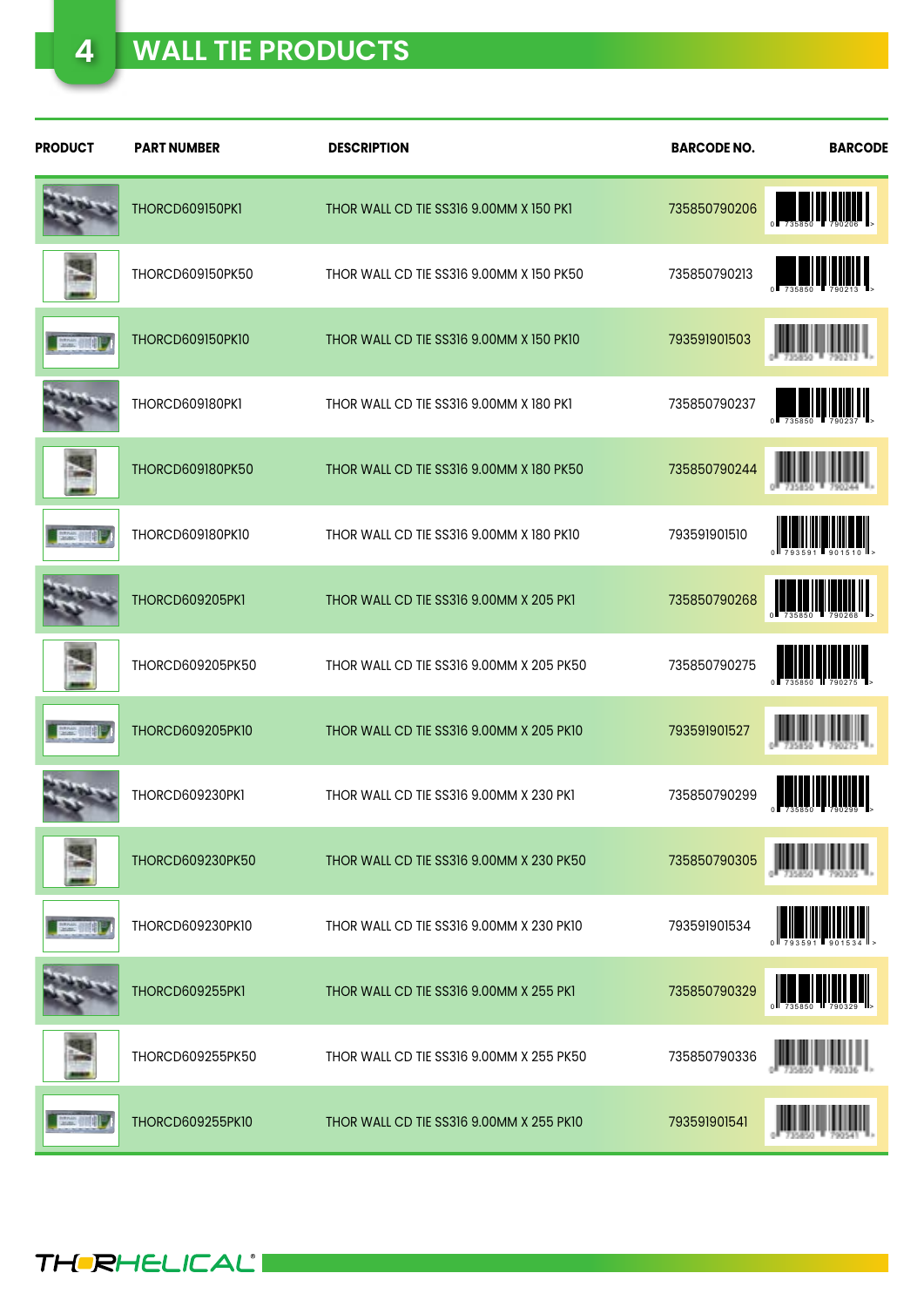| <b>PRODUCT</b> | <b>PART NUMBER</b>      | <b>DESCRIPTION</b>                       | <b>BARCODE NO.</b> | <b>BARCODE</b>                                                                                                                                                                                                                                                                                                                                                                                                                                                                                                                                                                                                  |
|----------------|-------------------------|------------------------------------------|--------------------|-----------------------------------------------------------------------------------------------------------------------------------------------------------------------------------------------------------------------------------------------------------------------------------------------------------------------------------------------------------------------------------------------------------------------------------------------------------------------------------------------------------------------------------------------------------------------------------------------------------------|
|                | THORCD609280PK1         | THOR WALL CD TIE SS316 9.00MM X 280 PK1  | 735850790350       |                                                                                                                                                                                                                                                                                                                                                                                                                                                                                                                                                                                                                 |
|                | THORCD609280PK50        | THOR WALL CD TIE SS316 9.00MM X 280 PK50 | 735850790367       |                                                                                                                                                                                                                                                                                                                                                                                                                                                                                                                                                                                                                 |
|                | <b>THORCD609280PK10</b> | THOR WALL CD TIE SS316 9.00MM X 280 PK10 | 793591901558       |                                                                                                                                                                                                                                                                                                                                                                                                                                                                                                                                                                                                                 |
|                | THORCD609305PK1         | THOR WALL CD TIE SS316 9.00MM X 305 PK1  | 735850790381       | $\begin{bmatrix} 1 & 1 & 1 \\ 1 & 1 & 1 \\ 1 & 1 & 1 \\ 1 & 1 & 1 \\ 1 & 1 & 1 \\ 1 & 1 & 1 \\ 1 & 1 & 1 \\ 1 & 1 & 1 \\ 1 & 1 & 1 \\ 1 & 1 & 1 \\ 1 & 1 & 1 \\ 1 & 1 & 1 \\ 1 & 1 & 1 \\ 1 & 1 & 1 \\ 1 & 1 & 1 \\ 1 & 1 & 1 \\ 1 & 1 & 1 \\ 1 & 1 & 1 \\ 1 & 1 & 1 \\ 1 & 1 & 1 \\ 1 & 1 & 1 \\ 1 & 1 & 1 \\ 1 & 1 & 1 \\ 1 & 1 & $                                                                                                                                                                                                                                                                           |
|                | <b>THORCD609305PK50</b> | THOR WALL CD TIE SS316 9.00MM X 305 PK50 | 735850790398       |                                                                                                                                                                                                                                                                                                                                                                                                                                                                                                                                                                                                                 |
|                | THORCD609305PK10        | THOR WALL CD TIE SS316 9.00MM X 305 PK10 | 793591901565       |                                                                                                                                                                                                                                                                                                                                                                                                                                                                                                                                                                                                                 |
|                | THORCD609350PK1         | THOR WALL CD TIE SS316 9.00MM X 350 PK1  | 735850790442       | $\begin{tabular}{ c c c c c } \hline \quad \quad & \quad \quad & \quad \quad & \quad \quad & \quad \quad \\ \hline \quad \quad & \quad \quad & \quad \quad & \quad \quad & \quad \quad & \quad \quad \\ \hline \quad \quad & \quad \quad & \quad \quad & \quad \quad & \quad \quad \\ \hline \quad \quad & \quad \quad & \quad \quad & \quad \quad & \quad \quad & \quad \quad \\ \hline \quad \quad & \quad \quad & \quad \quad & \quad \quad & \quad \quad & \quad \quad \\ \hline \quad \quad & \quad \quad & \quad \quad & \quad \quad & \quad \quad & \quad \quad \\ \hline \quad \quad & \quad \quad & \$ |
|                | THORCD609400PK1         | THOR WALL CD TIE SS316 9.00MM X 400 PK1  | 735850790473       | <b>NEW YORK IN THE LIGHT</b>                                                                                                                                                                                                                                                                                                                                                                                                                                                                                                                                                                                    |
|                | THORCD609450PK1         | THOR WALL CD TIE SS316 9.00MM X 450 PK1  | 735850790503       | <b>NE DE LA BILITA DE LA BILITA DE LA BILITA DE LA BILITA DE LA BILITA DE LA BILITA DE LA BILITA DE LA BILITA DE</b>                                                                                                                                                                                                                                                                                                                                                                                                                                                                                            |
|                | THORCD609500PK1         | THOR WALL CD TIE SS316 9.00MM X 500 PK1  | 735850790534       |                                                                                                                                                                                                                                                                                                                                                                                                                                                                                                                                                                                                                 |
|                | <b>THORCD6120610PK1</b> | THOR WALL CD TIE SS316 12.0MM X 610 PK1  | 735850790084       |                                                                                                                                                                                                                                                                                                                                                                                                                                                                                                                                                                                                                 |
|                | THORCD6120610PK10       | THOR WALL CD TIE SS316 12.0MM X 610 PK10 | 735850790091       |                                                                                                                                                                                                                                                                                                                                                                                                                                                                                                                                                                                                                 |
|                | <b>THORCD6120760PK1</b> | THOR WALL CD TIE SS316 12.0MM X 760 PK1  | 735850790107       |                                                                                                                                                                                                                                                                                                                                                                                                                                                                                                                                                                                                                 |
|                | THORCD6120760PK10       | THOR WALL CD TIE SS316 12.0MM X 760 PK10 | 735850790114       |                                                                                                                                                                                                                                                                                                                                                                                                                                                                                                                                                                                                                 |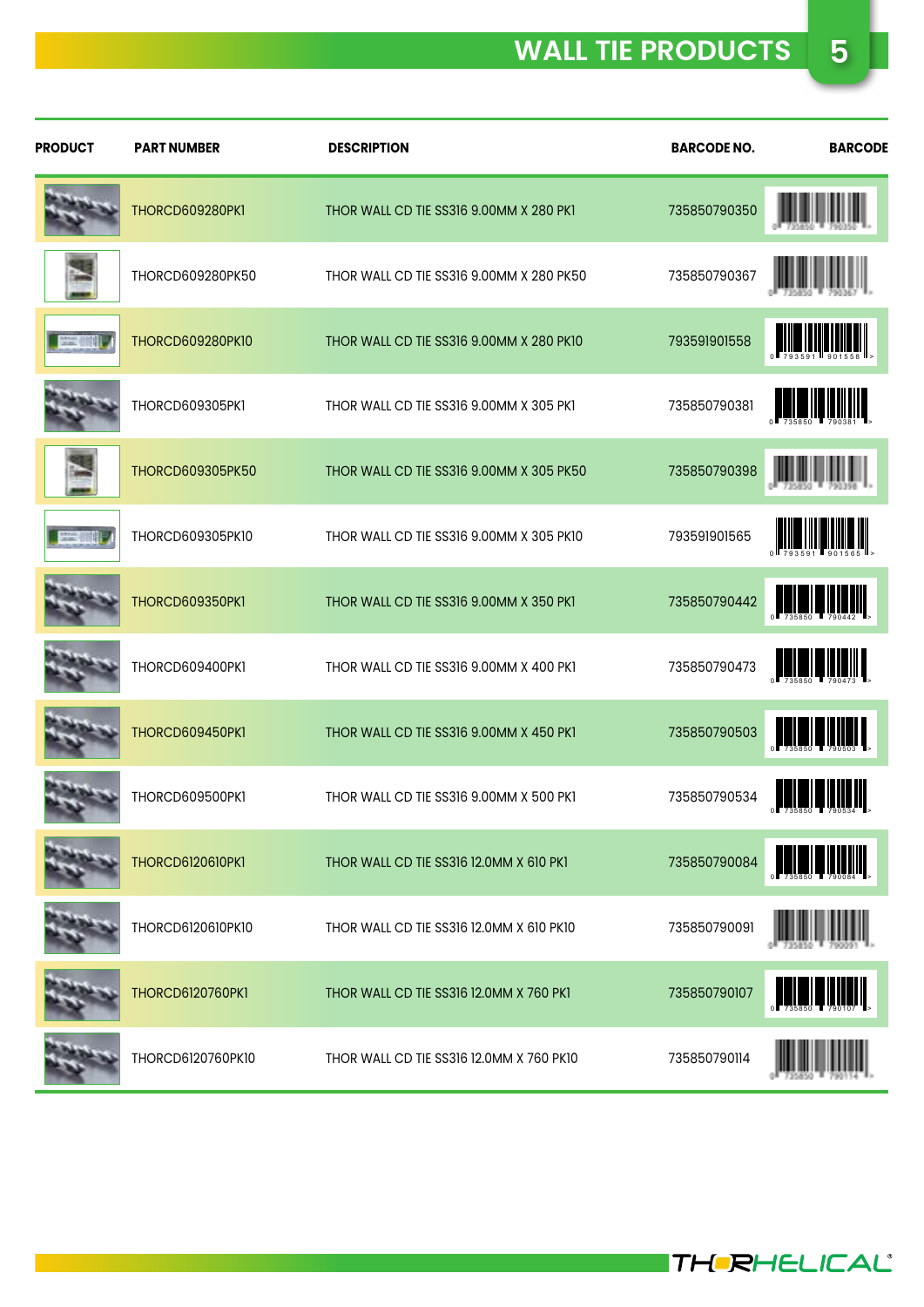### **6 WALL TIE PRODUCTS**

| <b>PRODUCT</b> | <b>PART NUMBER</b>      | <b>DESCRIPTION</b>                       | <b>BARCODE NO.</b> | <b>BARCODE</b>                                                                                                        |
|----------------|-------------------------|------------------------------------------|--------------------|-----------------------------------------------------------------------------------------------------------------------|
|                | <b>THORCD6120910PK1</b> | THOR WALL CD TIE SS316 12.0MM X 910 PK1  | 735850790121       | <b>A MARITA DE LA BIOLOGIA DELL'ALGO DELL'UNIONE DELL'UNIONE DELL'UNIONE DELL'UNIONE DELL'UNIONE DELL'UNIONE DELL</b> |
|                | THORCD6120910PK10       | THOR WALL CD TIE SS316 12.0MM X 910 PK10 | 735850790138       |                                                                                                                       |
|                | <b>THORCD6121060PK1</b> | THOR WALL CD TIE SS316 12.0MM X1060 PK1  | 735850790145       |                                                                                                                       |
|                | THORCD6121060PK10       | THOR WALL CD TIE SS316 12.0MM X1060 PK10 | 735850790152       |                                                                                                                       |
|                | <b>THORCD6121220PK1</b> | THOR WALL CD TIE SS316 12.0MM X1220 PK1  | 735850790169       | <b>TELEVISION</b>                                                                                                     |
|                | THORCD6121220PK10       | THOR WALL CD TIE SS316 12.0MM X1220 PK10 | 735850790176       |                                                                                                                       |
|                | <b>THORCD6121370PK1</b> | THOR WALL CD TIE SS316 12.0MM X1370 PK1  | 735850790183       | <b>THE REAL PROPERTY</b>                                                                                              |
|                | THORCD6121370PK10       | THOR WALL CD TIE SS316 12.0MM X1370 PK10 | 735850790190       |                                                                                                                       |

| THORDRIVERCDI2 | THOR CD WALL TIE DRIVER 12MM | 735850741314 | $0$ $\overline{1}$ 735850 $\overline{1}$ 741314 $\overline{1}$ |
|----------------|------------------------------|--------------|----------------------------------------------------------------|
| THORDRIVERCD9  | THOR CD WALL TIE DRIVER 9MM  | 735850741321 |                                                                |

| <b>THORLRT41000</b> | THOR LATERAL RESTRAINT TIE SS304 1000MM | 735850741369 | 0 735850 741369 P |
|---------------------|-----------------------------------------|--------------|-------------------|
| THORLRT41500        | THOR LATERAL RESTRAINT TIE SS304 1500MM | 735850741376 | WWW               |



THERHELICAL®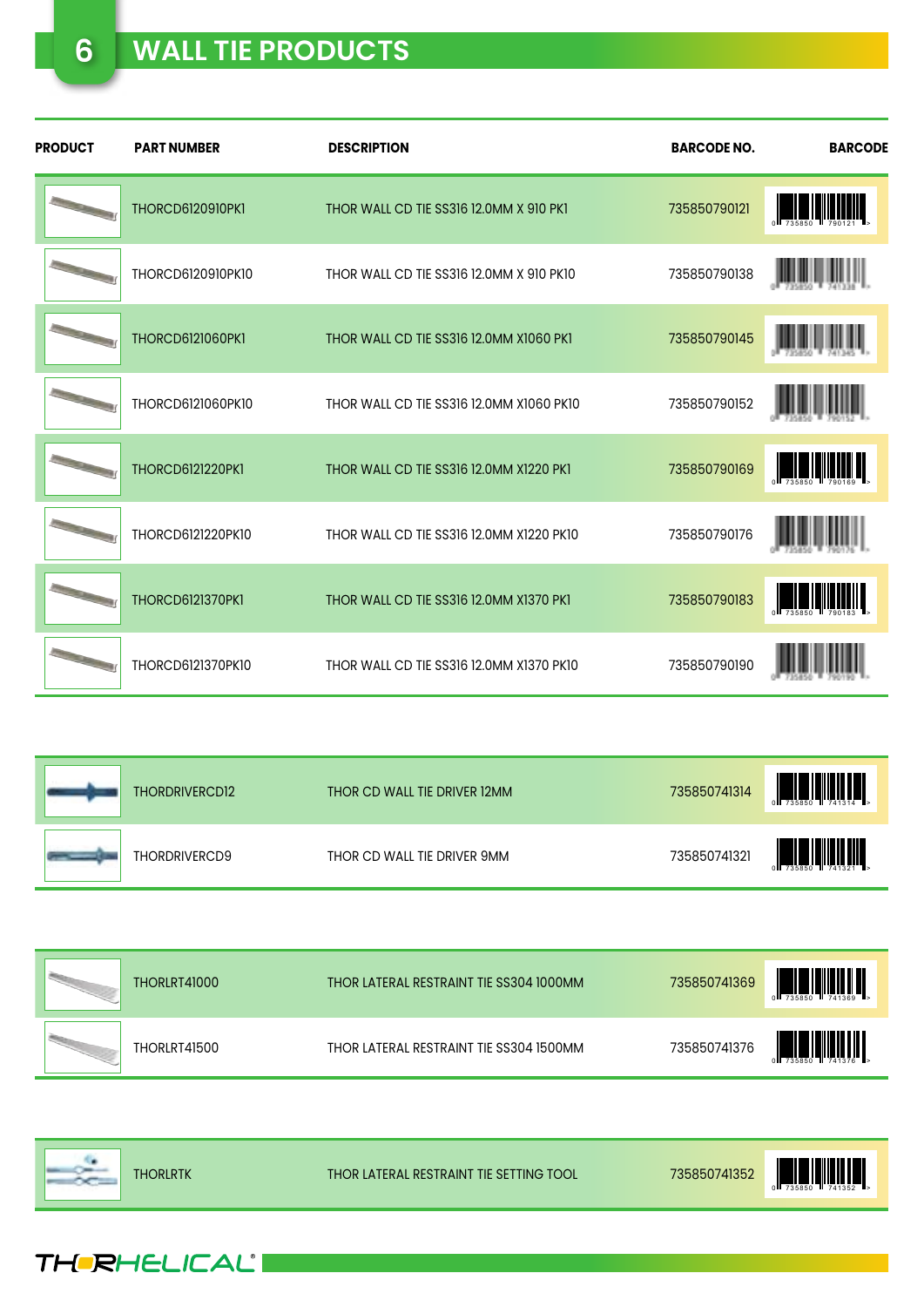**INSOFAST 7**

| <b>PRODUCT</b> | <b>PART NUMBER</b>       | <b>DESCRIPTION</b>                    | <b>BARCODE NO.</b> | <b>BARCODE</b>                                                    |
|----------------|--------------------------|---------------------------------------|--------------------|-------------------------------------------------------------------|
|                | THORDRIVERISF1835        | THOR INSOFAST DRIVER ISF18/35 DOME    | 793591901008       |                                                                   |
|                | THORDRIVERISF18A         | THOR INSOFAST DRIVER ISF18 DISHED     | 793591901015       | $\frac{1}{793591}$                                                |
|                | <b>THORISFS20706518C</b> | THOR INSOFAST A2 7x065x18 DISHED PK20 | 793591901022       | $\left \left \left \left \right \right \right $                   |
|                | <b>THORISFS20710518C</b> | THOR INSOFAST A2 7x105x18 DISHED PK20 | 793591901046       | $\left  \frac{1}{202591} \right  \left  \frac{1}{901046} \right $ |
|                | <b>THORISFS20711035F</b> | THOR INSOFAST A2 7x110x35 DISHED PK20 | 793591901053       |                                                                   |
|                | THORISFS20712518C        | THOR INSOFAST A2 7x125x18 DISHED PK20 | 793591901060       |                                                                   |
|                | <b>THORISFS20714518C</b> | THOR INSOFAST A2 7x145x18 DISHED PK20 | 793591901077       | <b>TERRITORIA</b>                                                 |
|                | THORISFS20714518V        | THOR INSOFAST A2 7x145x18 DOME PK20   | 793591901084       |                                                                   |
|                | <b>THORISFS20714535F</b> | THOR INSOFAST A2 7x145x35 DISHED PK20 | 793591901091       | $\frac{1}{783581}$ $\frac{1}{801001}$                             |
|                | THORISFS20717018C        | THOR INSOFAST A2 7x170x18 DISHED PK20 | 793591901107       |                                                                   |
|                | <b>THORISFS20717018V</b> | THOR INSOFAST A2 7x170x18 DOME PK20   | 793591901114       |                                                                   |
|                | THORISFS20717035F        | THOR INSOFAST A2 7x170x35 DISHED PK20 | 793591901121       | ║╎║╿║║║║║║║║                                                      |
|                | <b>THORISFS20719518V</b> | THOR INSOFAST A2 7x195x18 DOME PK20   | 793591901138       |                                                                   |
|                | THORISFS20720035F        | THOR INSOFAST A2 7x200x35 DISHED PK20 | 793591901145       | <u>                                   </u>                        |
|                | <b>THORISFS20722018V</b> | THOR INSOFAST A2 7x220x18 DOME PK20   | 793591901152       | !!!!! <b>!!!!!!!!!!</b>                                           |
|                | THORISFS20724518V        | THOR INSOFAST A2 7x245x18 DOME PK20   | 793591901169       |                                                                   |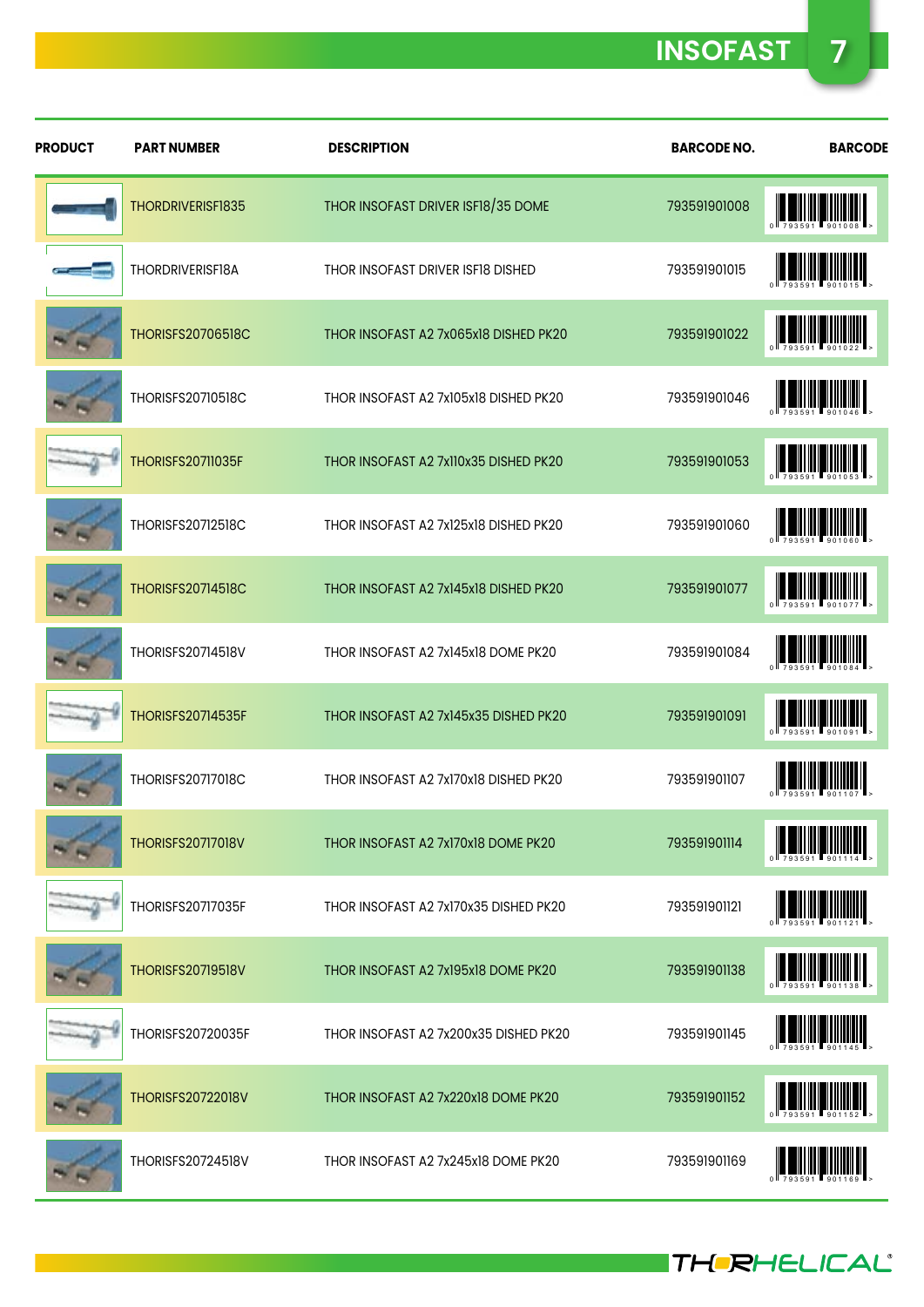**8 INSOFAST**

| <b>PRODUCT</b> | <b>PART NUMBER</b>      | <b>DESCRIPTION</b>                       | <b>BARCODE NO.</b> | <b>BARCODE</b> |
|----------------|-------------------------|------------------------------------------|--------------------|----------------|
|                | THORISFG0709518V        | THOR INSOFAST MECH GAL 7 x 95 x 18 DOME  | 793591901572       |                |
|                | <b>THORISFG0712018V</b> | THOR INSOFAST MECH GAL 7 x 120 x 18 DOME | 793591901589       |                |
|                | THORISFG0714518V        | THOR INSOFAST MECH GAL 7 x 145 x 18 DOME | 793591901596       |                |
|                | THORISFG0717018V        | THOR INSOFAST MECH GAL 7 x 170 x 18 DOME | 793591901602       |                |
|                | THORISFG0719518V        | THOR INSOFAST MECH GAL 7 x 195 x 18 DOME | 793591901619       |                |
|                | THORISFG0722018V        | THOR INSOFAST MECH GAL 7 x 220 x 18 DOME | 793591901626       |                |



THORIWG60 THOR INSOFAST INSULATION WASHERS GALVANISED STEEL 60MM 793591901633

Arrivan









**THERHELICALI**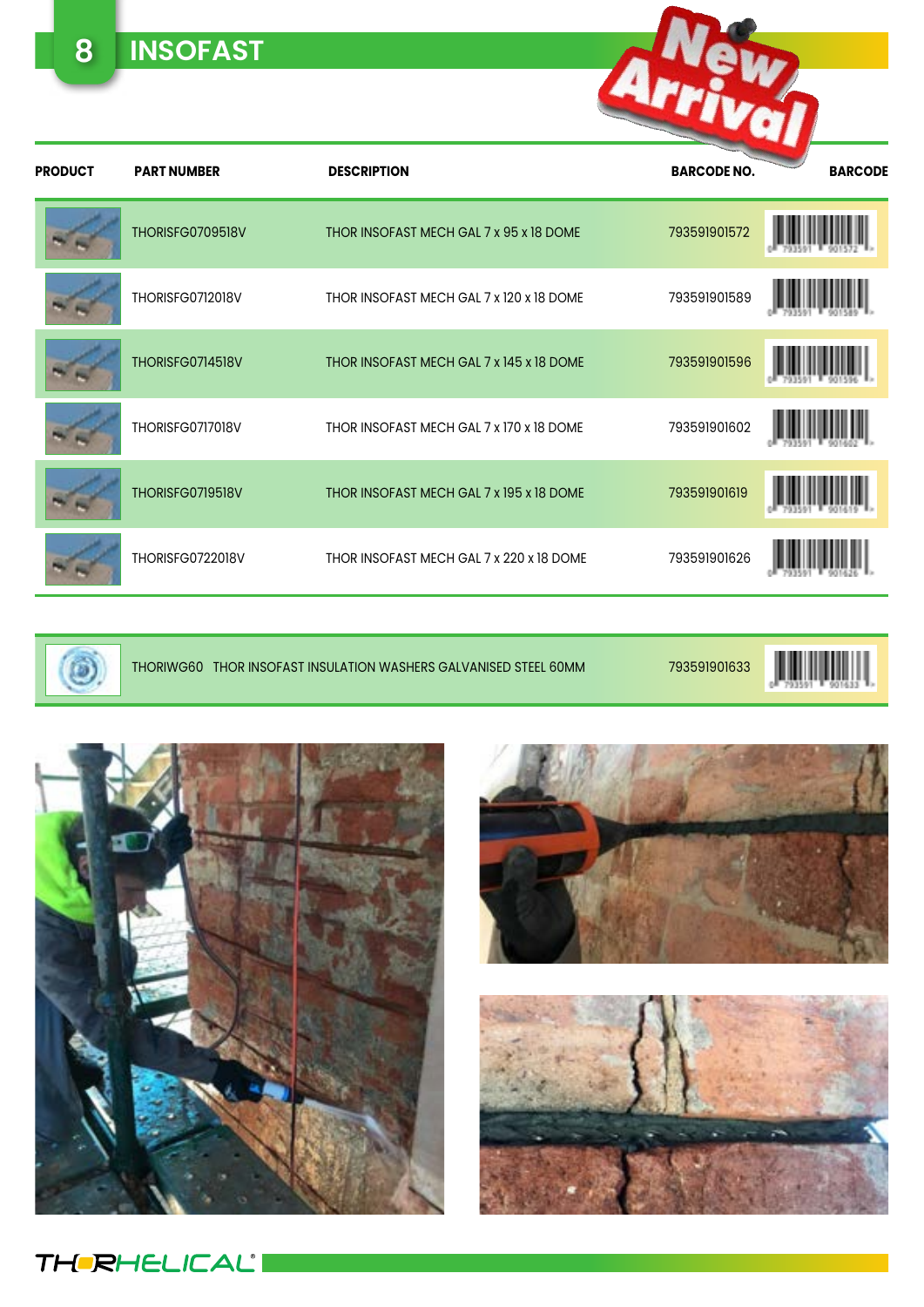### **TOOLS AND ACCESSORIES 9**

| <b>PRODUCT</b> | <b>PART NUMBER</b>   | <b>DESCRIPTION</b>           | <b>BARCODE NO.</b> | <b>BARCODE</b>                                                                   |
|----------------|----------------------|------------------------------|--------------------|----------------------------------------------------------------------------------|
|                | <b>THORSDS101000</b> | THOR SDS DRILL BIT 10 X 1000 | 735850741413       | $\begin{array}{ c c c c c }\n\hline\n0 & 735850 & 741413\n\end{array}$           |
|                | <b>THORSDS101250</b> | THOR SDS DRILL BIT 10 X 1250 | 735850741420       |                                                                                  |
|                | <b>THORSDS101500</b> | THOR SDS DRILL BIT 10 X 1500 | 735850741437       |                                                                                  |
|                | <b>THORSDS060310</b> | THOR SDS DRILL BIT 6.0 X 310 | 9342386019407      | <u> Hilling Hill</u>                                                             |
|                | <b>THORSDS060360</b> | THOR SDS DRILL BIT 6.0 X 360 | 735850741444       | $\frac{1}{735850}$                                                               |
|                | THORSDS060600        | THOR SDS DRILL BIT 6.0 X 600 | 735850741451       | $\begin{bmatrix} 1 & 1 & 1 \\ 0 & 735850 & 741454 \end{bmatrix}$                 |
|                | THORSDS060400        | THOR SDS DRILL BIT 6.0 X 400 | 735850741468       | <b>TAN DESCRIPTION</b>                                                           |
|                | <b>THORSDS065310</b> | THOR SDS DRILL BIT 6.5 X 310 | 9342386018370      |                                                                                  |
|                | THORSDS065360        | THOR SDS DRILL BIT 6.5 X 360 | 735850790954       | $\begin{bmatrix} 1 & 1 & 1 \\ 1 & 1 & 1 \\ 1 & 1 & 1 \\ 1 & 1 & 1 \end{bmatrix}$ |
|                | THORSDS065400        | THOR SDS DRILL BIT 6.5 X 400 | 5022081027535      | Ш                                                                                |
|                | THORSDS065600        | THOR SDS DRILL BIT 6.5 X 600 | 793591901176       | $\frac{1}{793591}$                                                               |
|                | THORSDS070600        | THOR SDS DRILL BIT 7.0 X 600 | 735850741475       |                                                                                  |
|                | THORSDS070425        | THOR SDS DRILL BIT 7.0 X 425 | 735850741499       |                                                                                  |

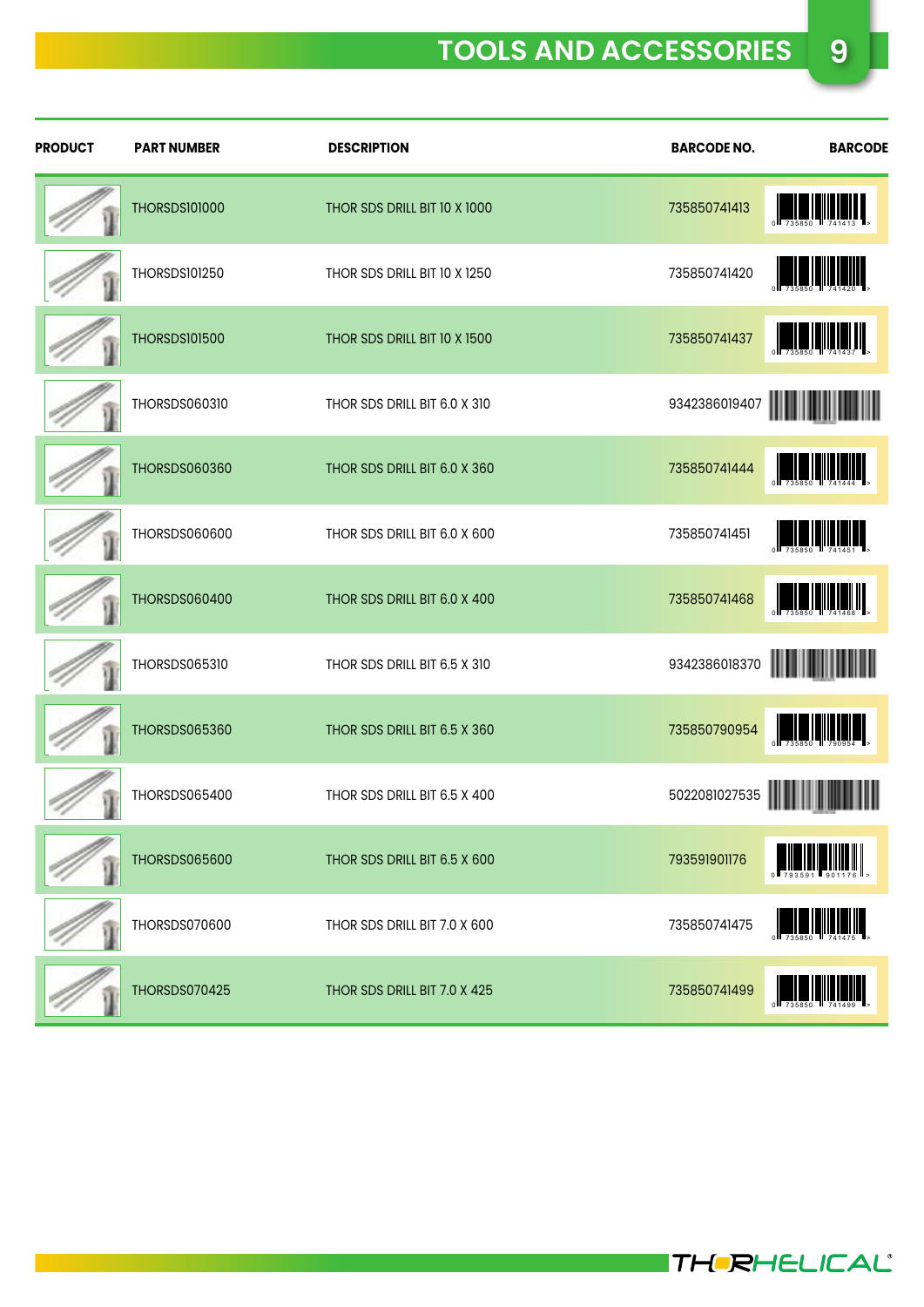## **10 TOOLS AND ACCESSORIES**

| <b>PRODUCT</b> | <b>PART NUMBER</b>   | <b>DESCRIPTION</b>            | <b>BARCODE NO.</b> | <b>BARCODE</b> |
|----------------|----------------------|-------------------------------|--------------------|----------------|
|                | <b>THORSDS081000</b> | THOR SDS DRILL BIT 8.0 X 1000 | 735850790039       |                |
|                | <b>THORSDS081250</b> | THOR SDS DRILL BIT 8.0 X 1250 | 735850790046       |                |
|                | <b>THORSDS081500</b> | THOR SDS DRILL BIT 8.0 X 1500 | 735850790053       |                |
|                | THORSDS080600        | THOR SDS DRILL BIT 8.0 X 600  | 735850790060       |                |

| <b>THORSDSBRC</b> | THOR SDS BRICK REMOVAL CHISEL 230 MM  | 5022081004918 | I                             |
|-------------------|---------------------------------------|---------------|-------------------------------|
| <b>THORMRCTCT</b> | THOR SDS MORTAR RAKE CHISEL 4 TCT     | 793591901343  | WIII N<br>$0$ $793591$ 901343 |
| THORMRC175        | THOR SDS PLUS MORTAR RAKE CHISEL G175 | 735850790077  |                               |



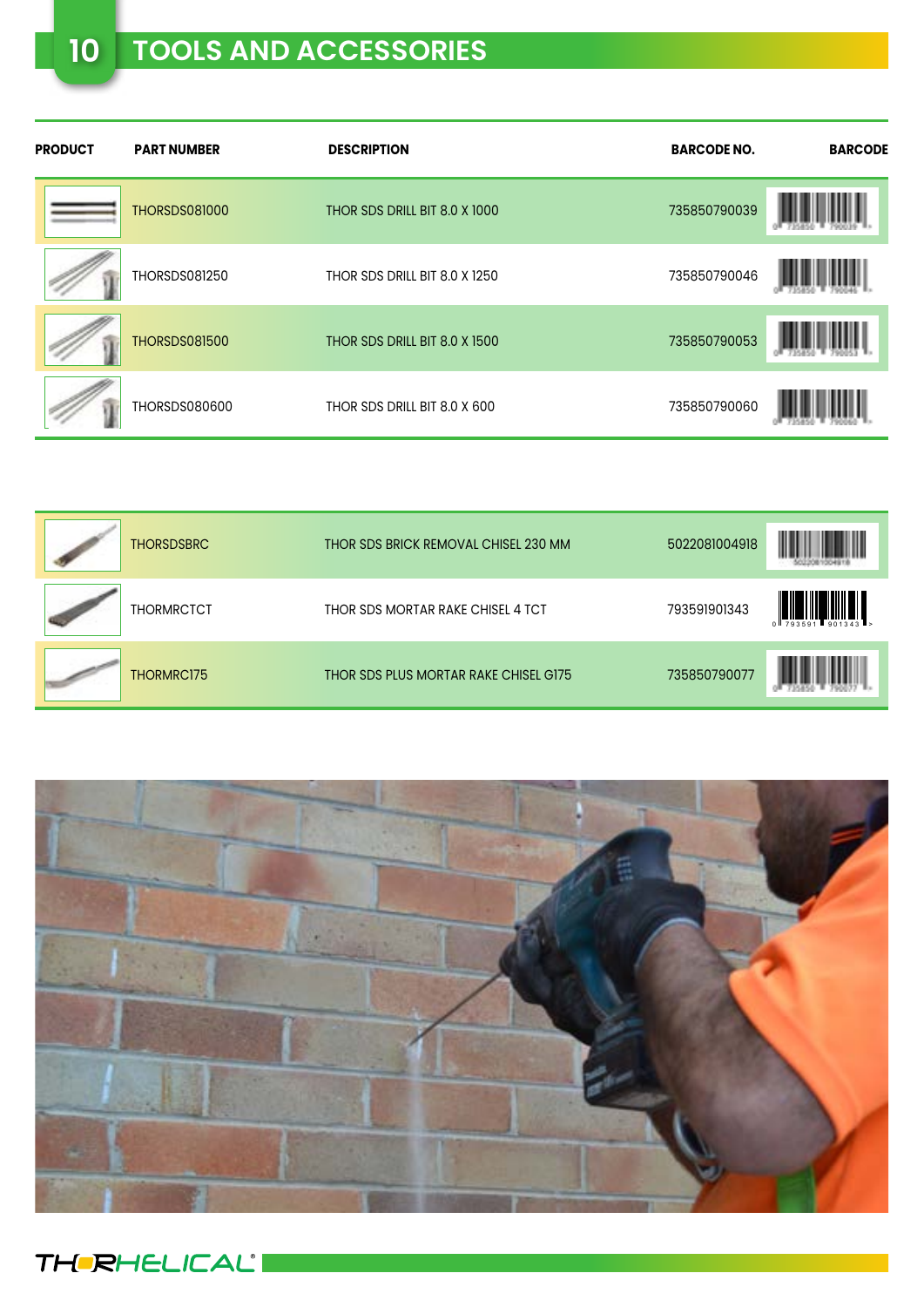| <b>PRODUCT</b> | <b>PART NUMBER</b>   | <b>DESCRIPTION</b>                      | <b>BARCODE NO.</b> | <b>BARCODE</b> |
|----------------|----------------------|-----------------------------------------|--------------------|----------------|
|                | <b>THORMR3B06025</b> | THOR TCT MORTAR RAKE 3B 6 X 25MM X M14  | 793591901183       |                |
|                | THORMR3B08025        | THOR TCT MORTAR RAKE 3B 8 X 25MM X M14  | 793591901190       |                |
|                | THORMR3B08035        | THOR TCT MORTAR RAKE 3B 8 X 35MM X M14  | 793591901213       |                |
|                | THORMR3B08047        | THOR TCT MORTAR RAKE 3B 8 X 47MM X M14  | 793591901237       |                |
|                | THORMR3B10025        | THOR TCT MORTAR RAKE 3B 10 X 25MM X M14 | 793591901206       |                |
|                | THORMR3B10035        | THOR TCT MORTAR RAKE 3B 10 X 35MM X M14 | 793591901220       |                |
|                | <b>THORMR3B10047</b> | THOR TCT MORTAR RAKE 3B 10 X 47MM X M14 | 793591901244       |                |
|                | <b>THORMR4B08025</b> | THOR TCT MORTAR RAKE 4B 8 X 25MM X M14  | 793591901251       |                |
|                | <b>THORMR4B10025</b> | THOR TCT MORTAR RAKE 4B 10 X 25MM X M14 | 793591901268       |                |
|                | THORMR6B10025        | THOR TCT MORTAR RAKE 6B 10 X 25MM X M14 | 793591901275       |                |

| THORDBEXT08035 | THOR RAKE DIAMOND BRICK EXTRACTOR 8X35XM14                    | 793591901374 |                                        |
|----------------|---------------------------------------------------------------|--------------|----------------------------------------|
| THORDBEXT08047 | THOR RAKE DIAMOND BRICK EXTRACTOR 8X47XM14                    | 793591901497 | $0$ 793591 901497 $\sim$               |
| THORDBEXT08060 | THOR RAKE DIAMOND BRICK EXTRACTOR 8X60XM14                    | 793591901480 | WWW.<br>$0$ $793591$ $901480$ $\ldots$ |
| THORDBEXT08120 | THOR LONG RAKE DIAMOND BRICK EXTRACTOR 8X120XM14 793591901336 |              |                                        |



THERHELICAL®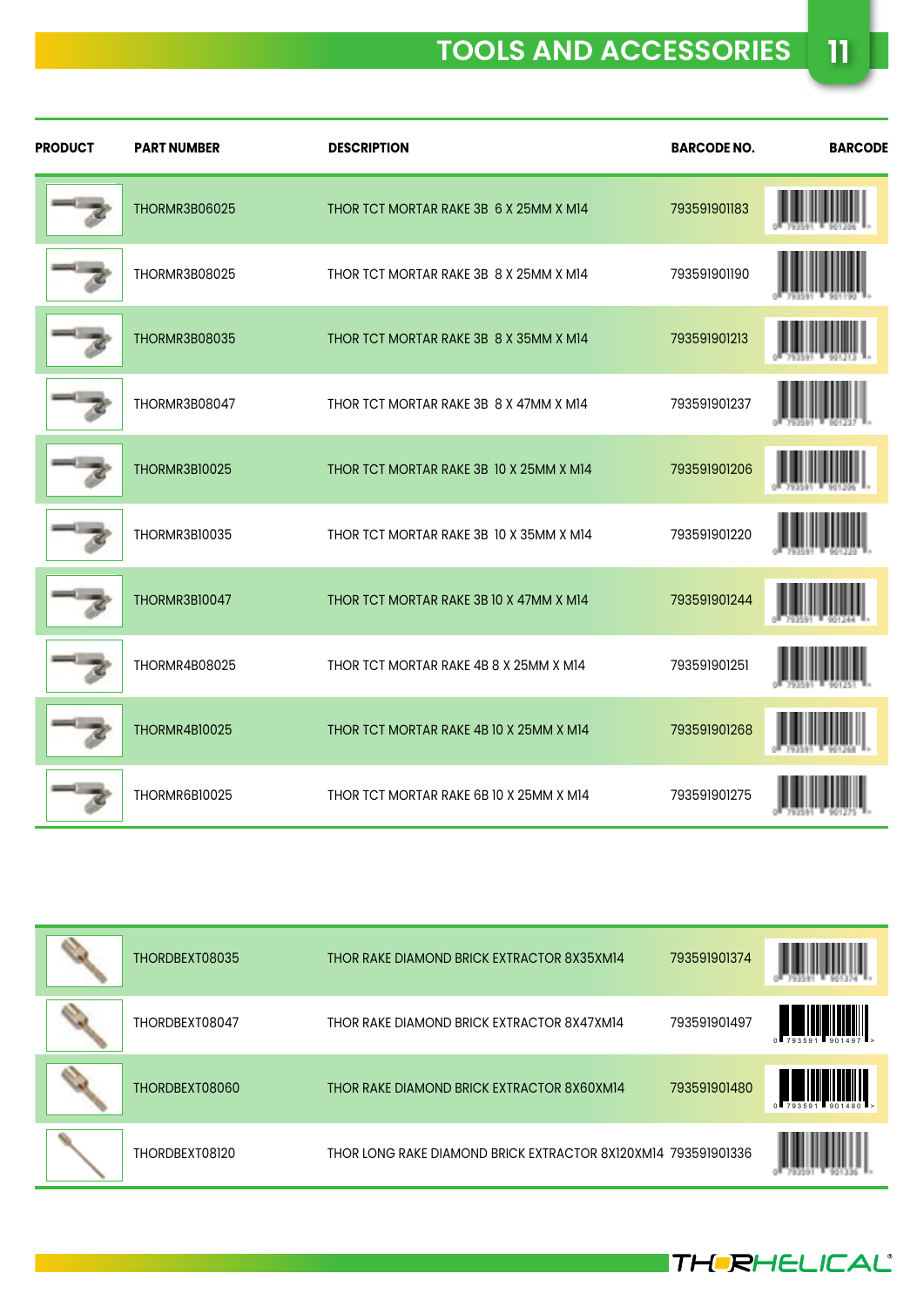| <b>PRODUCT</b> | <b>PART NUMBER</b>     | <b>DESCRIPTION</b>                      | <b>BARCODE NO.</b> | <b>BARCODE</b> |
|----------------|------------------------|-----------------------------------------|--------------------|----------------|
|                | <b>THORDS2B1252210</b> | THOR DIAMOND SANDWICH 2 BLADE 125X22X10 | 793591901305       |                |
|                | THORDS2B125226         | THOR DIAMOND SANDWICH 2 BLADE 125X22X6  | 793591901282       |                |
|                | <b>THORDS2B125228</b>  | THOR DIAMOND SANDWICH 2 BLADE 125X22X8  | 793591901299       |                |

| I<br>793591901350<br><b>THORJOINTER</b><br>THOR JOINTER TOOL | Ш<br>$\overline{\phantom{a}}$<br>Ш<br>903<br><b>B</b> a |
|--------------------------------------------------------------|---------------------------------------------------------|
|--------------------------------------------------------------|---------------------------------------------------------|

| THORMBDEXT125 | THOR MORTAR BLADE DUST EXTRACTION 125MM | 793591901329 |  |
|---------------|-----------------------------------------|--------------|--|
| THORMRDEXT125 | THOR MORTAR RAKE DUST EXTRACTION 125MM  | 793591901312 |  |

| <b>THORTPD1250706</b> | THOR MORTAR RAKE DISC 125 X 7 H X 6 W   | 793591901381 |  |
|-----------------------|-----------------------------------------|--------------|--|
| <b>THORTPD1251008</b> | THOR MORTAR RAKE DISC 125 X 10 H X 8 W  | 793591901367 |  |
| <b>THORTPD1251210</b> | THOR MORTAR RAKE DISC 125 X 12 H X 10 W | 793591901404 |  |
| <b>THORTPD1257008</b> | THOR MORTAR RAKE DISC 125 X 7 H X 8 W   | 793591901398 |  |

**THERHELICAL**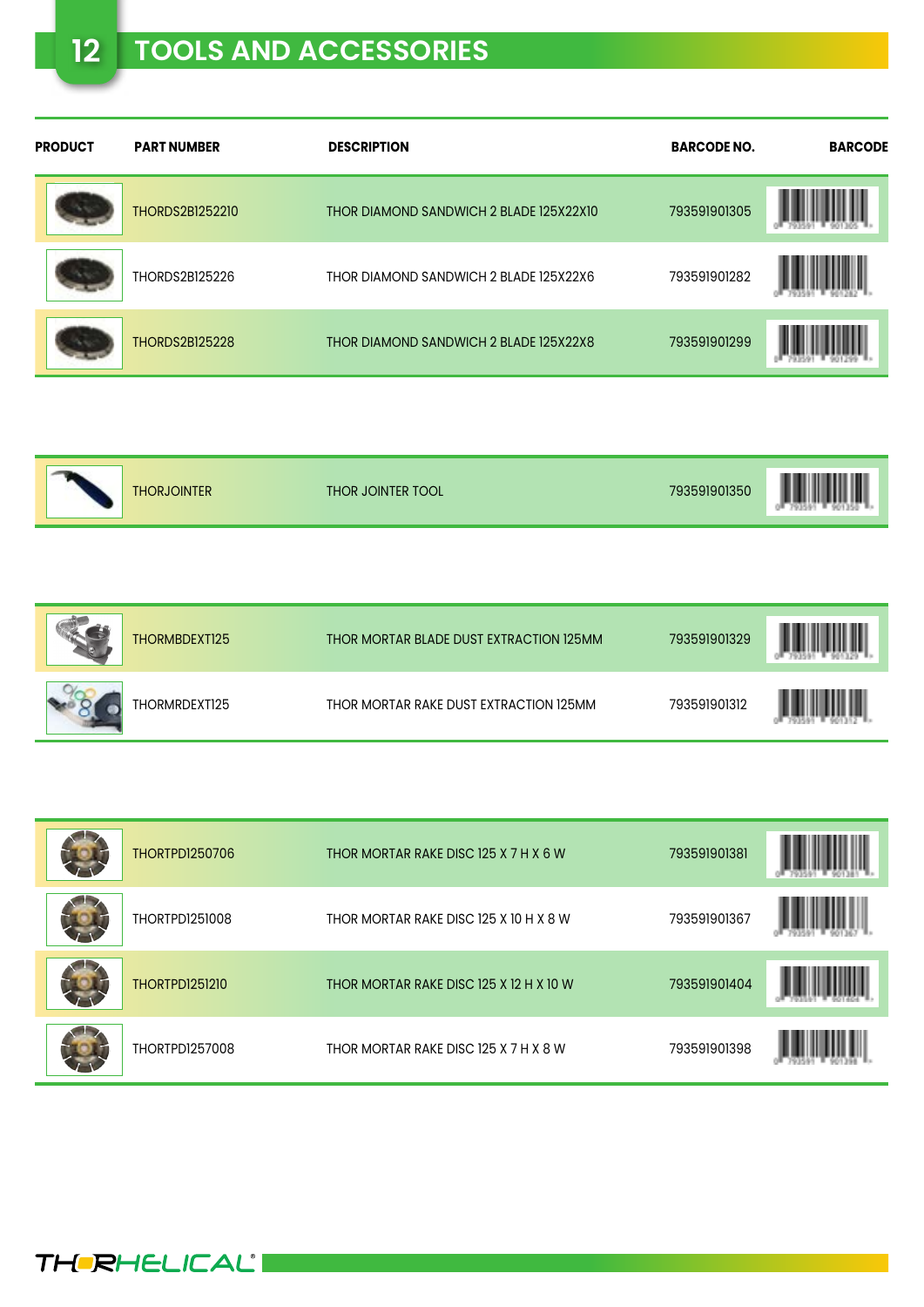| <b>PRODUCT</b> | <b>PART NUMBER</b> | <b>DESCRIPTION</b>                                     | <b>BARCODE NO.</b> | <b>BARCODE</b> |
|----------------|--------------------|--------------------------------------------------------|--------------------|----------------|
| $\frac{0}{2}$  | <b>NHL20025P</b>   | <b>HYDRAULIC LIME NHL 2.0 ROUND TOWER 25KG BAG</b>     | 3548800414254      |                |
|                | NHL35025G          | HYDRAULIC LIME NHL 3.5 GREY ROUND TOWER 25KG BAG       | 3548800411253      |                |
| 읊              | <b>NHL35025W</b>   | <b>HYDRAULIC LIME NHL 3.5 WHITE ROUND TOWER 25 BAG</b> | 3548800413257      |                |
| o              | <b>NHL50025P</b>   | HYDRAULIC LIME NHL 5.0 ROUND TOWER 25KG BAG            | 3548800412250      |                |

|--|

| THORBOND20L      | THORBOND 20L CONCRETE BONDING AGENT       | 735850790565 |  |
|------------------|-------------------------------------------|--------------|--|
| THORBOND0.5L     | THORBOND 500ML CONCRETE BONDING AGENT     | 735850790572 |  |
| Ë<br>THORBOND05L | <b>THORBOND 5L CONCRETE BONDING AGENT</b> | 735850790589 |  |

**THERHELICAL**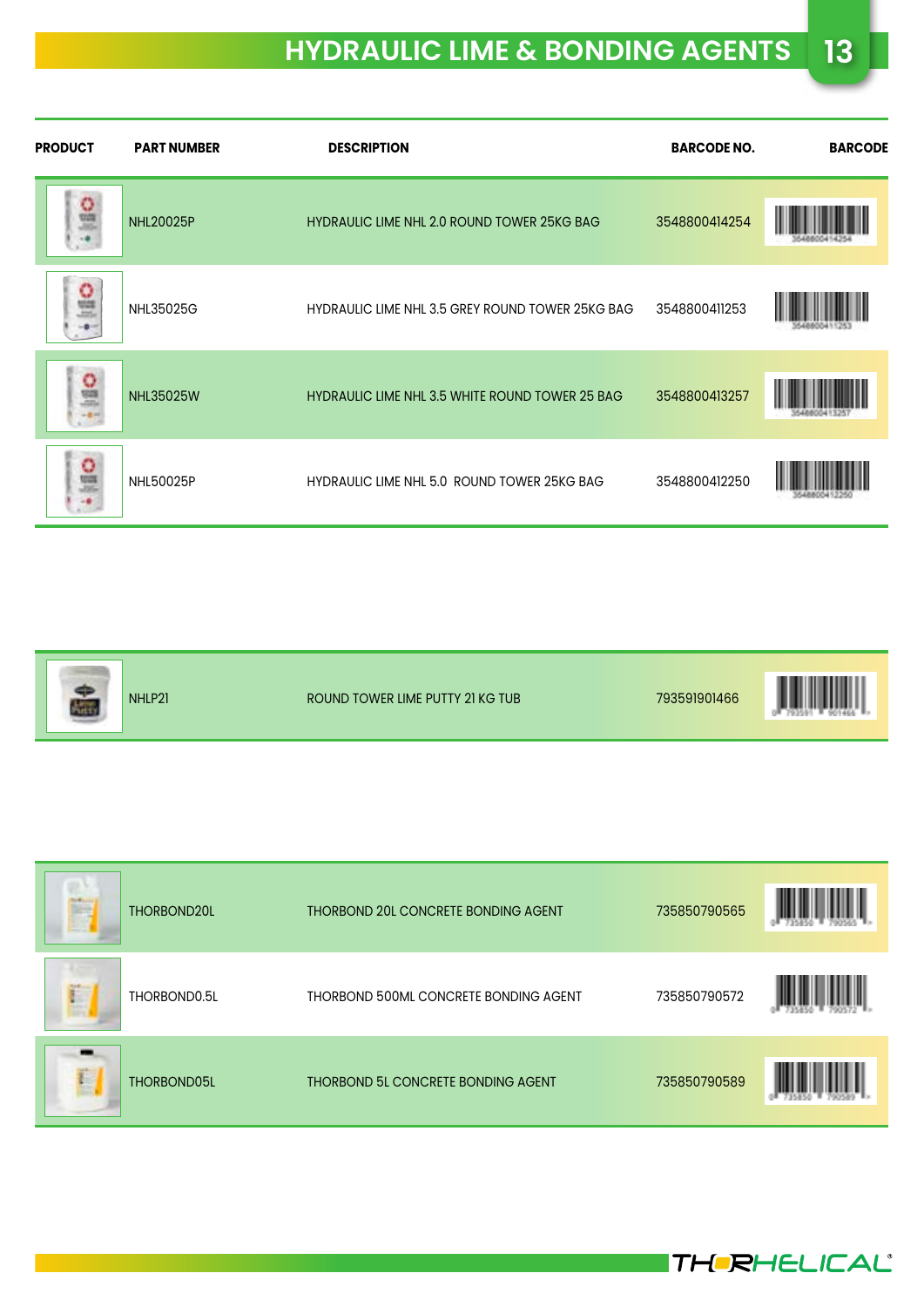#### **Roundtower Natural Hydraulic Lime 2: NHL 2 Feebly Natural Hydraulic Lime**

 **Used for internal plastering and externally** 

 **Where the masonry is made up of a soft material**





**Roundtower Natural Hydraulic Lime 3.5: NHL 3.5 Moderately Natural Hydraulic Lime**

- **Used mainly for masonry and external plaster works**
- The most popular material for new build work.

#### **Roundtower Natural Hydraulic Lime 3.5 White: NHL 3.5 Moderately Natural Hydraulic Lime**

 **Another NHL 3.5 with the exception that it has a higher 'whiteness'** 

 **And is useful when colour matching mortars**





**THERHELICAL®** 

#### **Roundtower Natural Hydraulic Lime 5: NHL 5 Eminently Natural Hydraulic Lime**

**This material is used in areas of high exposure such as in marine environments**

Wall copings, lime concrete, etc.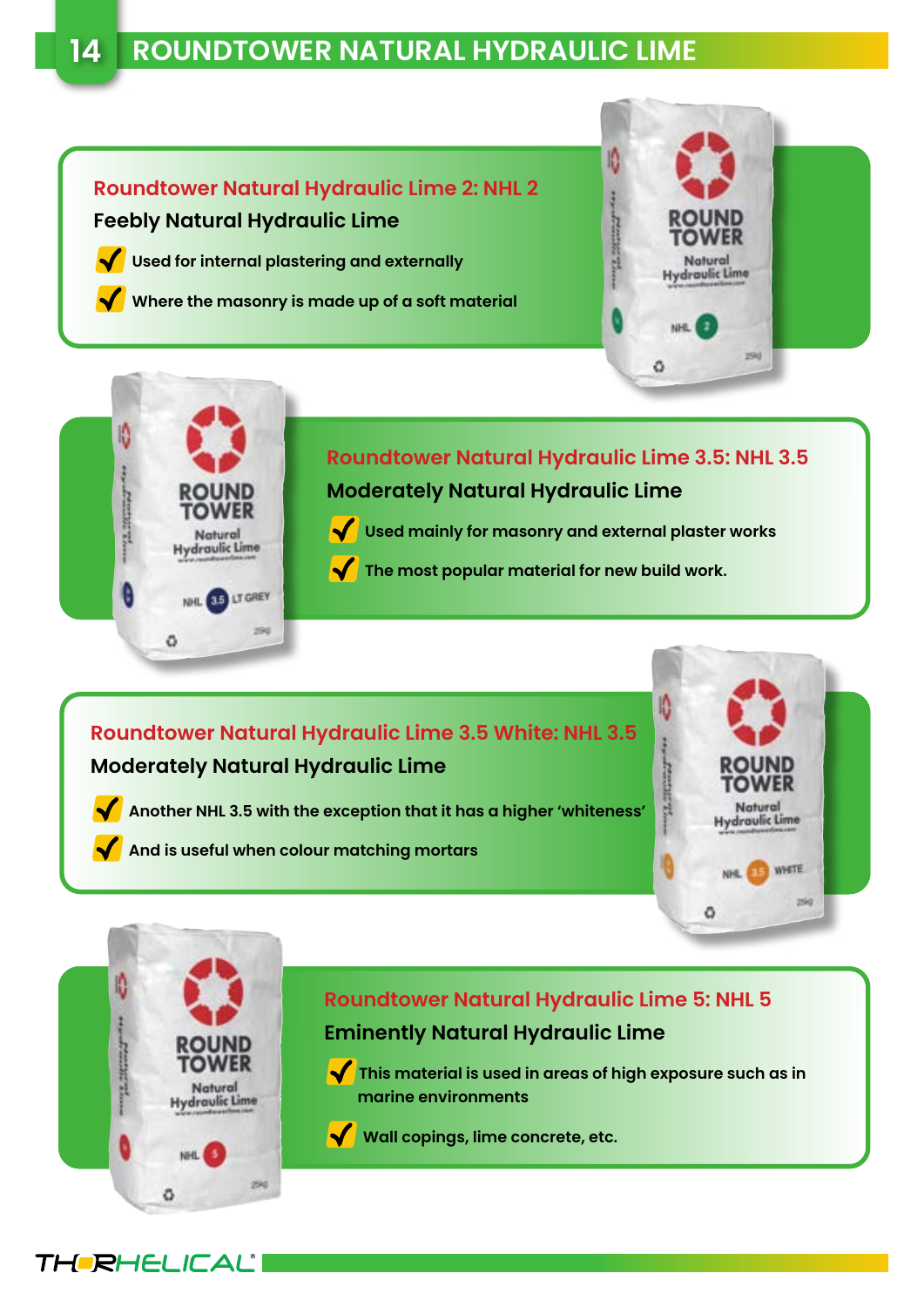



**LINTEL REPAIR**



**WALL TIES**



**12MM TIES**



THERHELICAL®